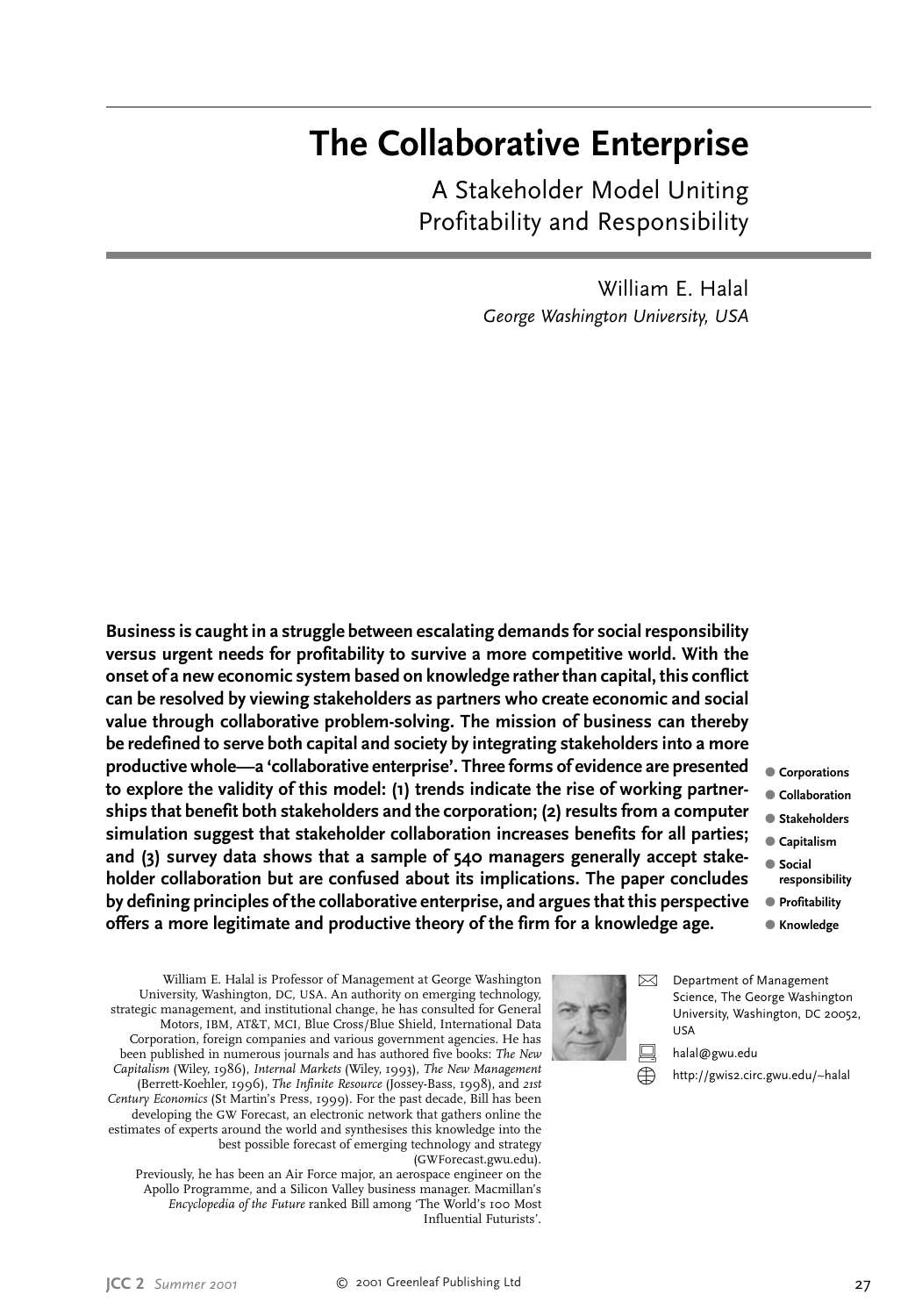wo concepts central to the conduct of business—corporate profitability and social responsibility—have co-existed in an uneasy tension throughout industrialisation. Many captains of industry advocated a form of social responsibility long ago, even during the heyday of robber-baron capitalism (Dodd 1932). As a reaction to the dominance of profit, social responsibility rose to prominence in the 1960s and '70s, often to the point of conducting social audits (Corson and Steiner 1974). And the stakeholder model followed to gain wide acceptance (Clarkson 1998). But, despite this century-long struggle to redirect business toward social goals, most companies continue to focus on money, with scant attention to social concerns. **T**

For example, the well-accepted tenet of balancing stakeholder interests (Baumhart 1968) was abandoned by most American corporations during the 1990s. Average CEO pay rose almost 30% annually to several million dollars per year, while employee wages stagnated at less than 1% of this amount. The same companies often fired tens of thousands of workers, even while their firms were reasonably profitable. Competitive pressures may have justified these actions, but it came as little surprise to see that corporations still favour financial interests rather than the balanced treatment of current stakeholder theory.

This paper presents a crucial variation on the stakeholder model and supporting evidence showing that the onset of a knowledge economy may resolve the long-standing conflict between profitability and responsibility. As we will see, knowledge is an unusual resource because it encourages co-operation as a strategic means of creating value for all involved. This insight advances stakeholder theory by recognising stakeholders as **partners who create both economic and social value through collaborative problemsolving**.

Rather than being passive recipients of responsible treatment, modern stakeholders work with managers to improve their own welfare while also enhancing corporate profitability. Among progressive companies noted in this paper, managers, employees, customers, business partners, local governments and shareholders pool knowledge to raise understanding; they share a common commitment to the success of *their* enterprise; and engage in joint problem-solving to improve both economic and social performance.

If this tentative conclusion holds with further study and experience, a theory of the firm may gain ascendancy in which wealth creation arises directly out of integrating stakeholders into a productive whole—a 'collaborative enterprise'. Companies could then claim legitimate status as true corporate citizens that serve both the economic and social functions of society.

# **Bridging the clash between capital and society**

The conflict between capital and society seems to persist because the views of scholars and managers often polarise between profit-making versus social responsibility.

## Conflicting views of stakeholder theory

The problem is vividly seen in the clash between the profit-centred model inherited from the industrial past and the social responsibility model that was introduced in the 1960s. Profit-making may create social benefits indirectly, but, from the viewpoint of managers committed to making money, stakeholders are simply a means to the end of financial gain. The social responsibility model, on the other hand, usually ignores productivity,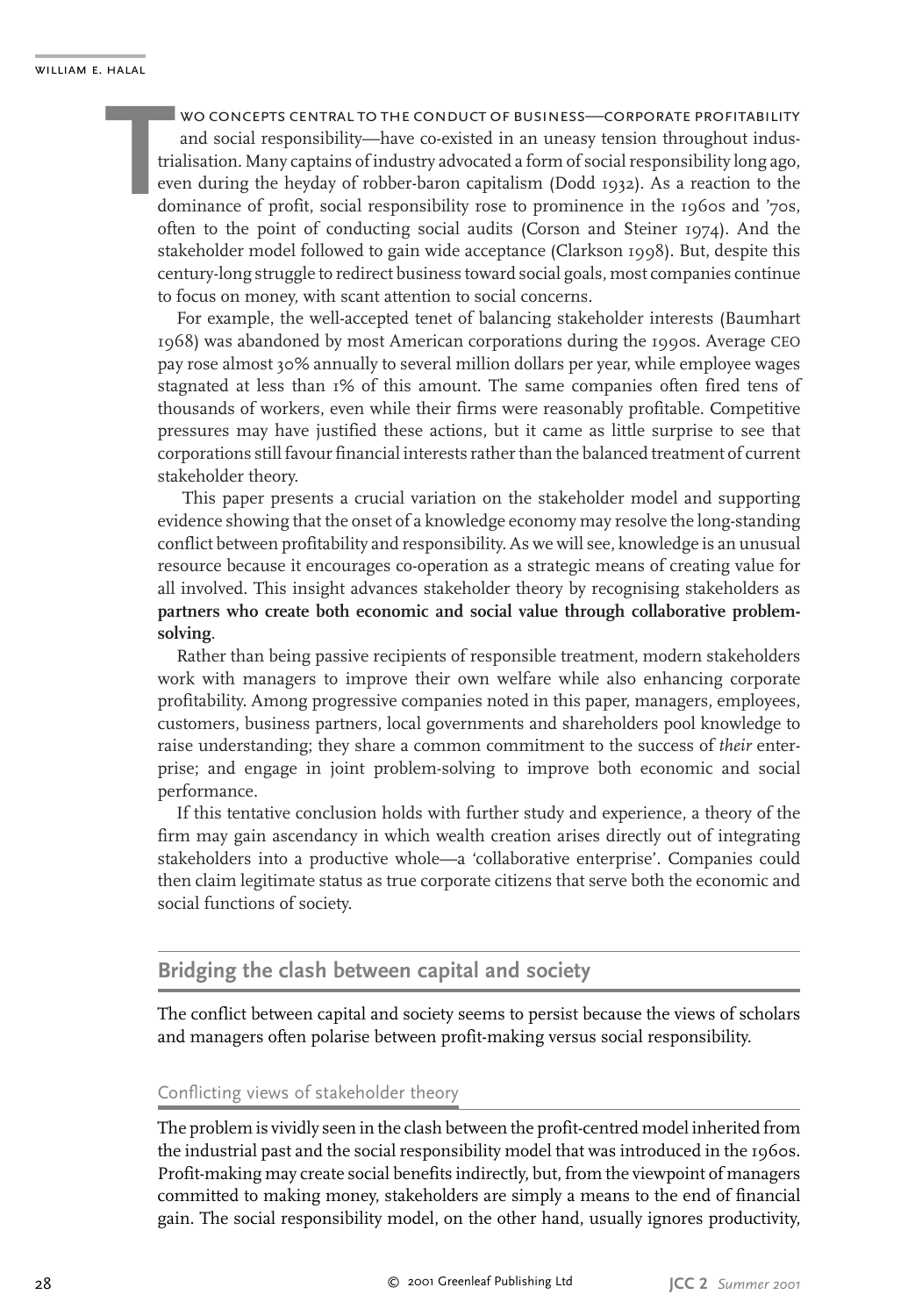profit and other economic goals, so it is often condemned as 'doing good'. An editor of *Fortune* magazine asserted, 'Doing good is bad business' (O'Toole 1991).

In their pure form, then, these two positions appear to be mutually exclusive. Profitability and social responsibility seem incompatible because each focuses on opposite halves of the corporation's domain, and they ignore relationships between these two crucial dimensions. Governance thereby becomes a zero-sum game. And because economic realities are considered fundamental to survival, concern for profit often drives out social considerations.

The stakeholder model tries to address this conflict (Freeman 1984; Brummer 1991; Clarkson 1998), but it does not yet define a theory that can do so. Some definitions do recognise the productive role of stakeholders (Preston 1999), and others acknowledge the need for collaboration (Donaldson and Dunfee 1999; Spagnolo 1999; Finnie *et al.* 1998; Freeman 1984). But these concepts have not been developed into a complete theory, and the mainstream of business thought continues to view stakeholders using normative perspectives of social responsibility, business ethics and morality.

Perhaps the most representative view is provided by the 'Consensus Statement' of the 'Redesigning the Corporation Project', which consists of principles roughly similar to the social responsibility view: 'Corporations should monitor the concerns of stakeholders', 'communicate openly', 'distribute benefits equitably', etc. (Clarkson Centre for Business Ethics 1999). A definitive article concluded, 'The ultimate implication . . . is that managers should acknowledge stakeholder interests... because it is a moral requirement for the legitimacy of the management function' (Donaldson and Preston 1995), while another prominent work stated, 'The distinctive competence offered by business and society researchers is... that we see and are concerned with the rights and claims of [stakeholders]' (Logsdon and Wood 1999). Many others stress this moral dimension (Freeman and Evan 1990), while Brummer (1991) and Trevino and Weaver (1999) noted the resulting confusion.

## Conflicting corporate practices

This confusion among scholars may explain why stakeholder theory has not cleared up the similar confusion among managers. It appears self-evident that American corporations exhibit a wide range of behaviour in their stakeholder policies. The harsh treatment of employees noted at the beginning of this paper is common, but there are also examples at the other extreme.

For instance, CalPERS (California Public Employees Retirement System) became famous for using its large stock holdings to hold CEOs accountable for their financial performance, but it has often swung toward social responsibility with a vengeance. In 1986, the fund sold its holdings of firms doing business in South Africa to oppose the apartheid regime, which resulted in a loss of \$590 million in transaction costs. In 2000, the fund was thinking of selling tobacco stocks for social reasons, at another loss of \$56 million. 'I believe you can make money and do good at the same time', said Philip Angelides, a CalPERS board member. But the board president, William Crist, says 'I'm against making investment decisions based on what's good or bad for society' (Palmeri 2000).

With such uncertainty over the role of stakeholders, it is not surprising that a host of studies shows little relationship between profitability and social responsibility (Harrison and Freeman 1999; Barton *et al.* 1989; McGuire *et al.* 1988; Preston and Sapienza 1990; Cornell and Shapiro 1987; Aupperle *et al.* 1985; Cochran and Wood 1984). Donaldson and Preston (1995) summarised these results as follows: 'There is as yet no compelling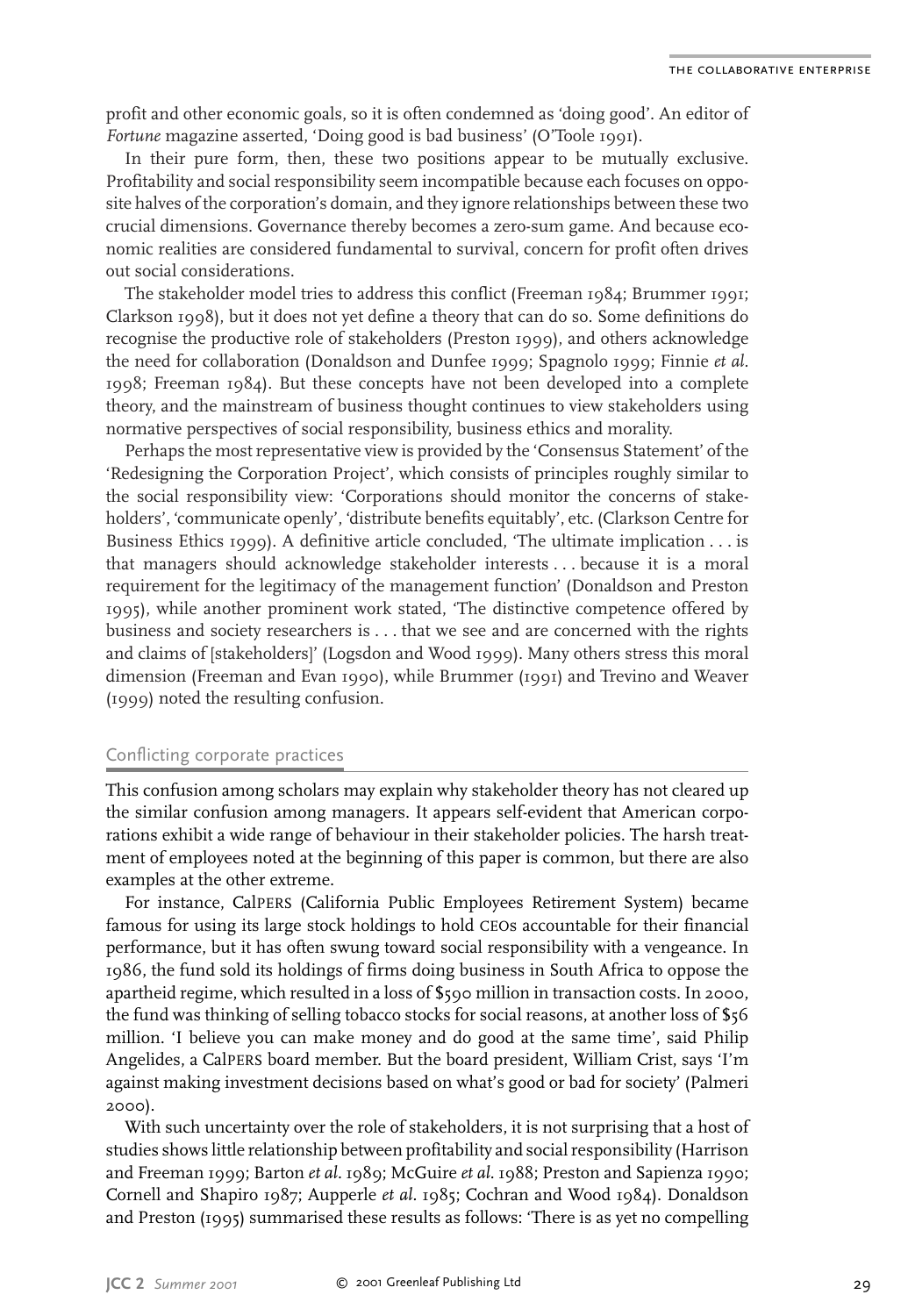empirical evidence that the optimal strategy for maximizing . . . financial performance is stakeholder management.' And Morningstar recently reported that the average socially responsible mutual fund underperformed other mutual funds during the period 1995–2000 (Palmeri 2000).

# An analysis of stakeholder relations

In an attempt to clear up this confusion, the following analysis examines the various elements that make up the relationship between stakeholders and the corporation.

- **1. Conflict resolution.** Much stakeholder analysis focuses on the destructive effects of conflict between stakeholders and managers. For instance, Jones (1995) proposed that firms can reduce costs by avoiding the use of shark repellents, greenmail, outsourcing and other practices that interfere with stakeholder interests.
- **2. Equitable treatment.** Some contend that it is productive to treat stakeholders equitably. For example, many firms, such as Ben & Jerry's and The Body Shop, practice social responsibility faithfully and believe it produces corresponding financial gains. This view may be supported by studies showing that organisations enforce subtle norms to balance the benefits each group receives with the contributions they make (Adams 1963). If a stakeholder group is slighted, it may withhold contributions to restore equity, and vice versa.
- **3. Market competition.** It is increasingly clear that corporations must compete in different markets to gain the unique resources each stakeholder provides (Prahalad 1994; Jones 1995). Just as firms compete for customers, they must also compete for skilful employees, capable suppliers, etc. Two consultants put it this way: 'Stakeholders... are actively wooed all the time by competitors' (Campbell and Alexander 1997).
- **4. Political bargaining.** From a political perspective, the corporation is increasingly viewed as a constellation of power centres in which stakeholders can withhold their support to bargain for increasing benefits (Bolman and Deal 1997). Thus, managers must form a political coalition that unites stakeholder interests.
- **5. Collaborative problem-solving.** The most powerful approach is provided by the rising importance of learning and knowledge. Stakeholder collaboration does more than resolve conflict, provide equity, gain resources and enlist support: it allows joint problem-solving to increase the firm's ability to serve all concerned (Donaldson and Dunfee 1999; Spagnolo 1999; Halal 1998b; Finnie *et al.*1998; Freeman 1984). This view is supported by an emerging perspective of 'dialogue' that goes beyond mere discussion to a powerful form of mutual understanding and creative action. Rather than attempt to influence or coerce others, dialogue focuses on deep listening with empathy, expressing hidden assumptions, focusing on common interests, and searching for conceptual breakthroughs (Isaacs 1999).

Taken together, these developments provide a multi-level rationale for a productive form of stakeholder relations. Conflict resolution indicates how destructive costs can be avoided. Equity theory explains why social responsibility may produce commensurate financial benefits. Economics points out the need to compete for stakeholder resources. Political science describes how coalitions among management and stakeholders gain mutual commitment. And organisational learning, knowledge and dialogue explain how stakeholder collaboration can produce creative strategies that benefit all parties.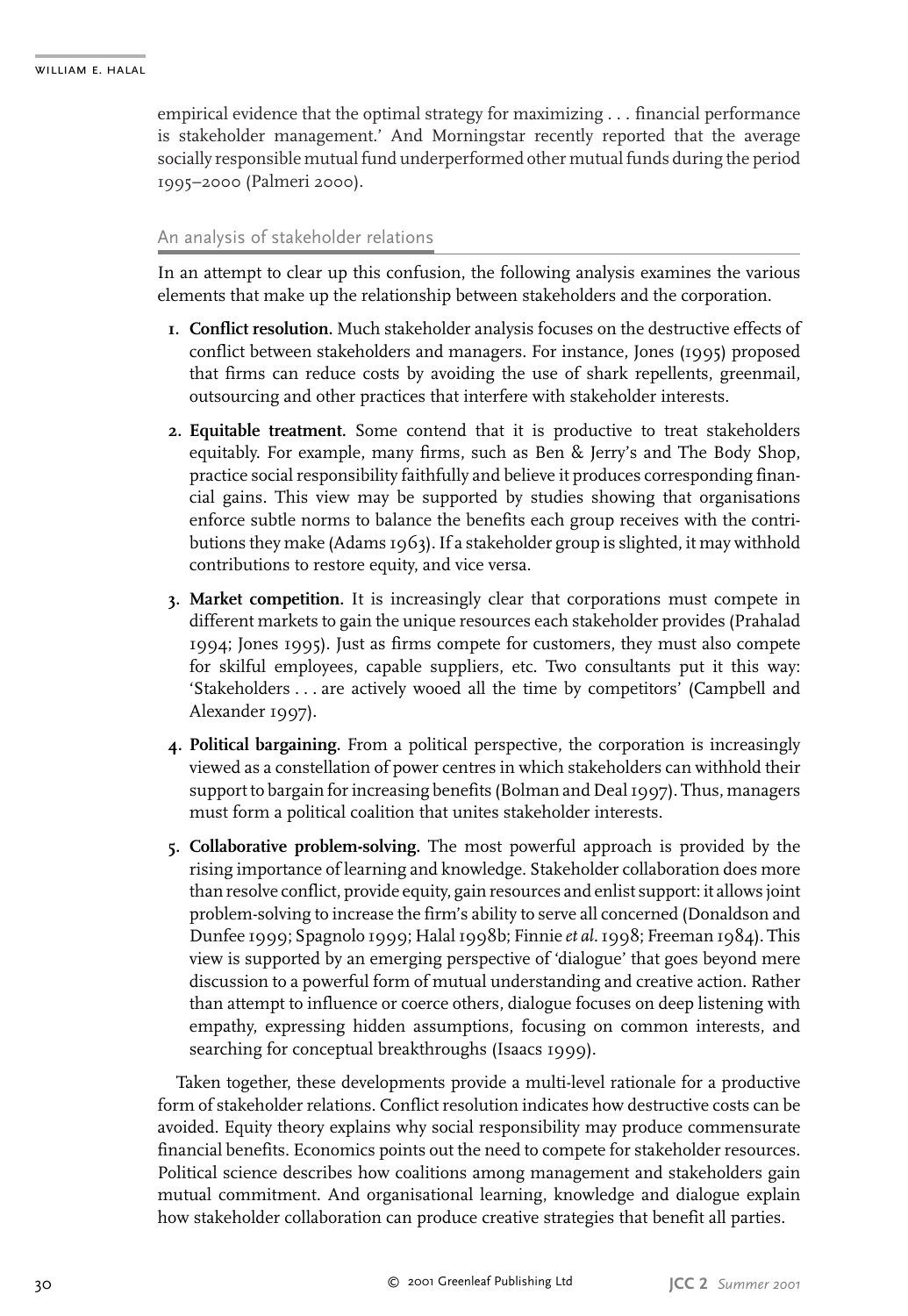It should be noted that all of the above practices may be useful, but only collaborative problem-solving offers a plausible means of actually creating value. Conflict resolution, equitable treatment, market competition and political coalitions may avoid costs and redistribute resources more effectively—but additional value is not created through these processes. When the unique knowledge of various stakeholders is pooled and used to solve corporate problems, however, new practices and strategies emerge that benefit all constituencies—just as entrepreneurship is recognised as the source of economic and social progress. Stakeholder collaboration can be viewed in this light as an extension of the entrepreneur's role to include stakeholders as active partners in value creation.

# The crucial role of knowledge

The theoretical rationale explaining this productive role of stakeholder collaboration is emerging now with the onset of the Information Age. Just as the Industrial Revolution shifted the critical factor of production from labour to capital, the Information Revolution is moving the critical focus from capital to *knowledge.* In creative companies, the baton is being passed to 'chief knowledge officers' (CKOs), who gather 'intellectual assets' and encourage 'communities of practice' to apply this strategic resource in innovative ways. One CKO called his system an 'information turbine' because it powered the entire corporation.

The significance of this historic shift is that knowledge behaves differently from capital. Capital consists of tangible assets (factories, land, money, etc.) that are limited and can be used for only one purpose. But knowledge is a fluid, intangible asset that can be transferred at little cost and its value *increases* when shared. Ray Smith, the CEO of Bell Atlantic, who is often called the 'Father of the Information Age', explained: 'In the Information Age, wealth is a function of information, vision, and properties of the mind. Unlike capital, knowledge can't be used up. The more of it you dispense, the more you generate' (Halal 1998b).

This insight explains why collaboration between management and stakeholders is beneficial. Like all partnerships, stakeholder collaboration is a two-way working relationship that combines the capabilities of partners to create added value for their mutual benefit. As shown in Figure 1 and illustrated by the examples that follow, the final result of collaboration is an exchange (Homans 1960) in which the firm gains economic resources while stakeholders gain various benefits. If this relationship can be attained, stakeholder interests are served while the firm simultaneously improves its competitive advantage. Collaborative problem-solving, therefore, offers the key to uniting economic performance and social responsibility.

# **Three forms of supporting evidence**

The following sections describe evidence that generally supports this collaborative theory, using the distinction made by Donaldson and Preston (1995) between empirical, instrumental and normative aspects of the stakeholder perspective. Trends indicate the rise of stakeholder partnerships as observable, empirical facts. Results from a simulation of resource flows among stakeholders and the firm illustrate the instrumental role of collaboration in improving both social and economic performance. And survey data of 540 managers concludes that the majority hold normative views supporting collaborative stakeholder relations.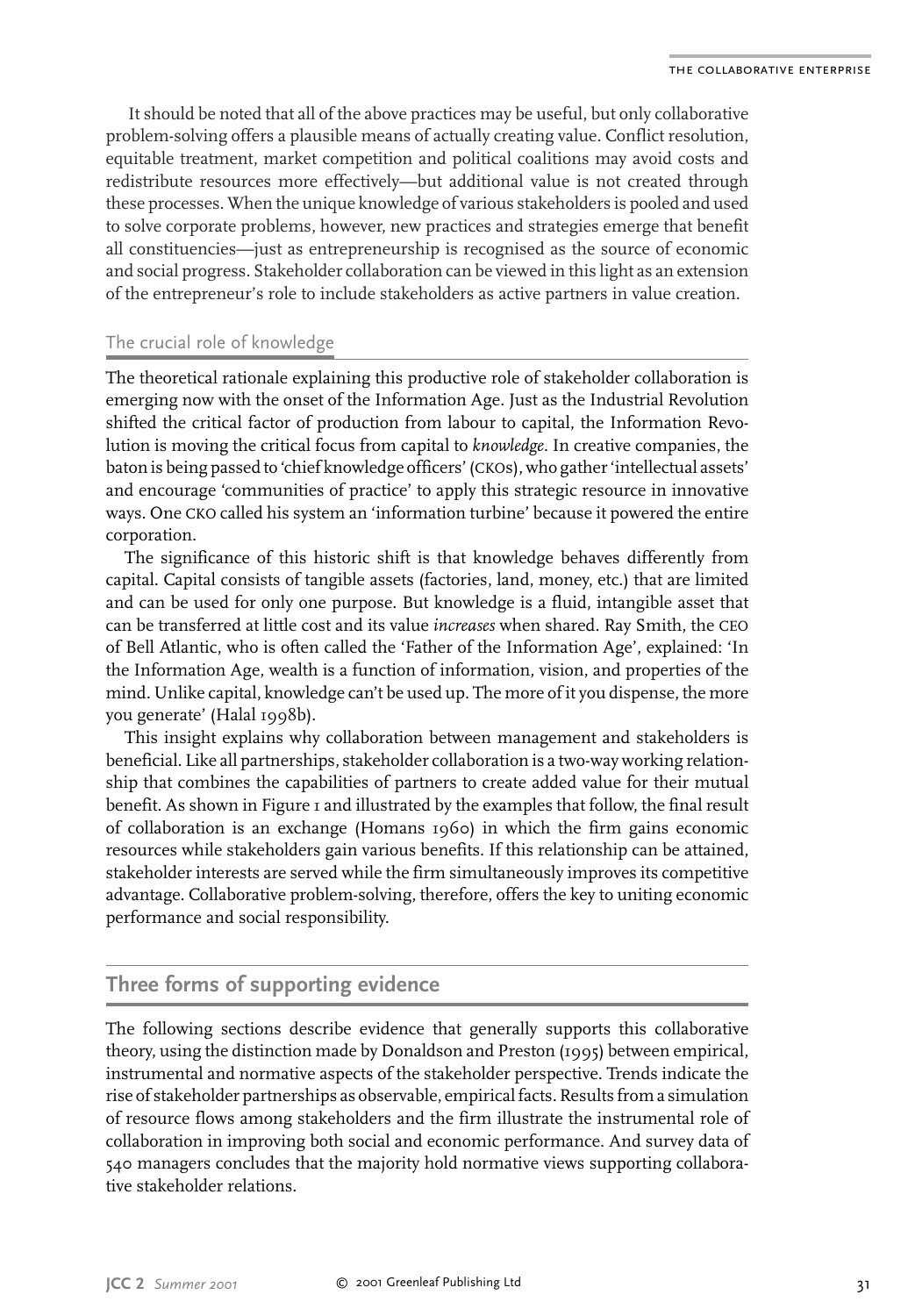

*Figure 1* stakeholder collaboration involves the exchange of economic and social benefits

## Trends indicate the rise of stakeholder partnerships

A wave of business alliances is under way in which technology, market access and other assets are integrated. Why all this sudden co-operation, even among competitors? These assets represent various forms of knowledge, and so they can be combined and shared to create new ventures. The Wintel consortium, for instance, is a cluster of hundreds of co-operating firms organised around Microsoft's Windows and Intel's chips. Trends show that similar alliances are forming with employees, customers, suppliers, government and stockholders.

Managers increasingly engage employees in solving business problems because it is estimated that employee knowledge comprises 70% of all corporate assets (Stewart 1995). In many cases, people are organised into complete self-managed business units which are held accountable for performance and left free to choose their co-workers, methods, suppliers and other aspects of the work. At Hewlett-Packard, for instance, employees view this practice as 'running your own business' with all the benefits that implies (Halal 1998a).

Companies are also forging partnerships with customers through 'relationship marketing'. For instance, Dell Computer's direct sales approach 'wires' buyers into the firm's operations, making the client a working partner in creating value. This type of collaboration eliminates salespeople, inventory and retail stores while delivering customised PCs at discount prices.

Companies have learned that collaborative relations with their suppliers can reduce inventories, improve quality, assure timely deliveries, lower costs and develop better product designs. Chrysler and its suppliers, for example, have formed such close working relationships that the company thinks of these partners as an 'extended enterprise' (Dyer 1996).

Business–government consortia have rejuvenated American cities and states, such as Indianapolis and Pennsylvania. Italy has become famous for the productive collaboration of networks of small firms guided by local governments. Singapore is a choice business location because its government provides the most sophisticated information infrastructure in the world.

Collaboration may alleviate the problems caused by today's lightning-fast flows of speculative capital. For example, Warren Buffet and other large investors realise aboveaverage returns with minimal risk by providing 'patient' capital. Rather than dart in and out of investments, they form working relationships that help guide the firm to success.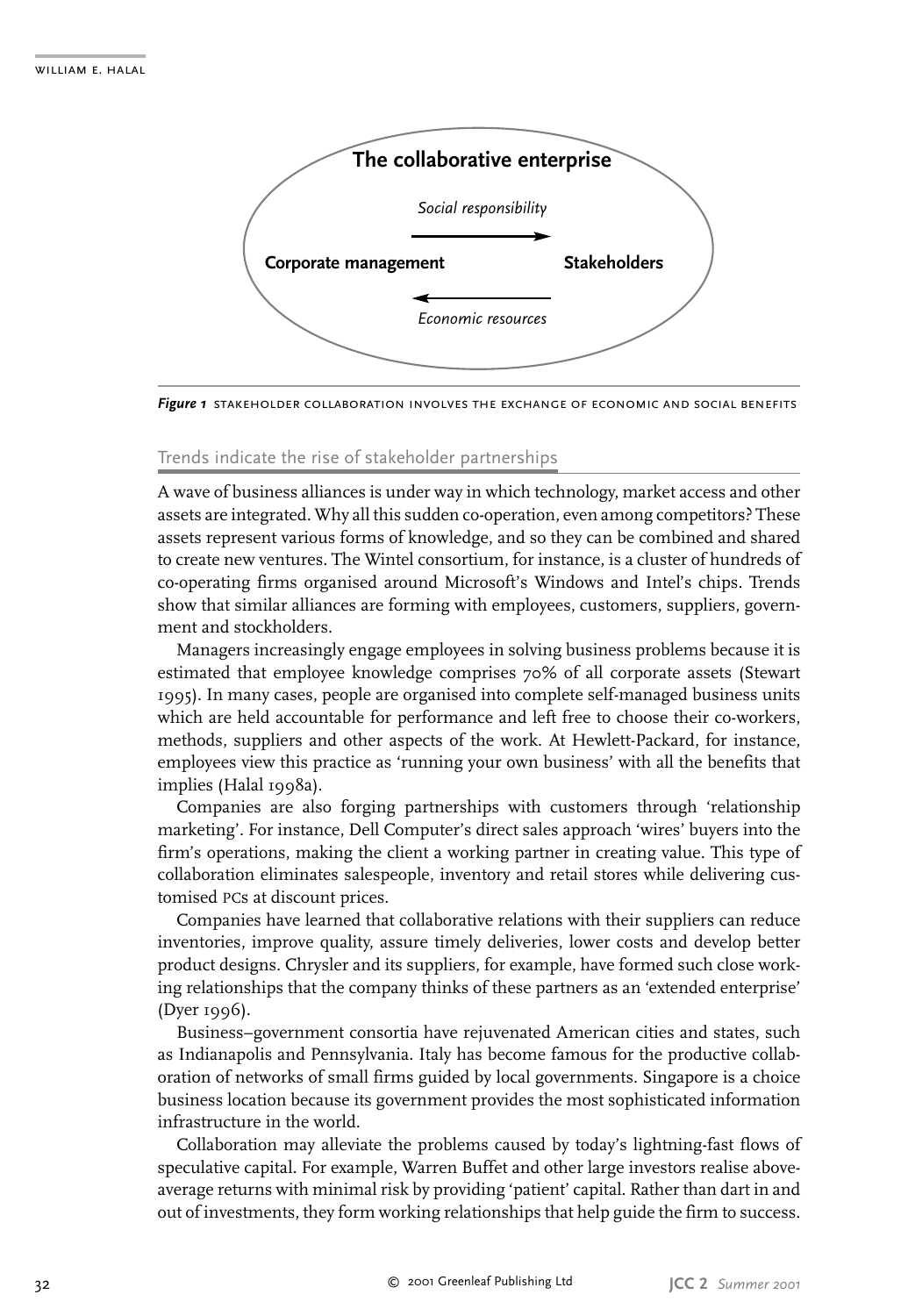We should note that stakeholders may have differing degrees of influence at differing times, and they may not be receptive to forming partnerships for a various reasons. Unions gain strength in tight labour markets, for instance, which makes them less willing to collaborate and more likely to raise demands. While such changes in bargaining power are always occurring, the knowledge economy is moving the firm and its stakeholders toward partnerships because co-operation is now economically efficient, as noted earlier.

The advantages of collaboration run through the above trends. Alliances with other firms are common today because partners find them beneficial. The same is true for other stakeholders, although it may not be as obvious. Employee collaboration can improve financial performance considerably, which then allows employees to share the gains and satisfy higher-order needs for autonomy, esteem, etc. Bringing clients into operations likewise can help firms deliver greater value at reduced costs, which then improves sales and profit. Business–government partnerships provide firms supportive economic conditions while communities benefit from taxes, jobs, etc. And shareholders are usually motivated to assist with corporate strategy because they benefit by improving profitability.

# A computer simulation shows that business creates economic and social wealth

These benefits are clarified by a computer simulation of the resource flows between stakeholders and the firm (Halal 1977). After carefully identifying the functions performed by various interest groups, this study estimated the social and economic resources stakeholders invest in their relationship, the costs they incur, and the gains they receive.

A major conclusion is that the resources contributed by stakeholders are greater than the financial investments of shareholders by roughly a factor of ten. Although corporate social functions are usually regarded as economic externalities, they comprise a vast but more subtle world of social capital that has largely eluded corporate management (Bruyn 1977).

The study also shows that all parties can benefit. Business does not simply redistribute resources as a zero-sum game, but is inherently a productive institution that creates value for all its constituencies. This finding highlights what many progressive CEOs have always understood: the essence of a productive enterprise is to create both social and financial wealth.

These results do not prove anything, of course, because they are dependent on the accuracy of the simulation. However, the study incorporated established parameters of business practice, and so the results make a compelling case for the benefits of cooperation.

# Survey results show managers favour collaboration but rarely practise it

In an attempt to estimate how managers view these issues, a study conducted in 1995–97 surveyed 540 managers along Likert ten-point scales describing the extent to which 14 stakeholder practices are used in the respondent's company. See Halal 1998a for the survey instrument. The survey was conducted by professionally employed MBA students who circulated the questionnaire to managers they know. Focus groups of three to five managers were also used to confirm validity by ensuring that questions reflected their intended meaning.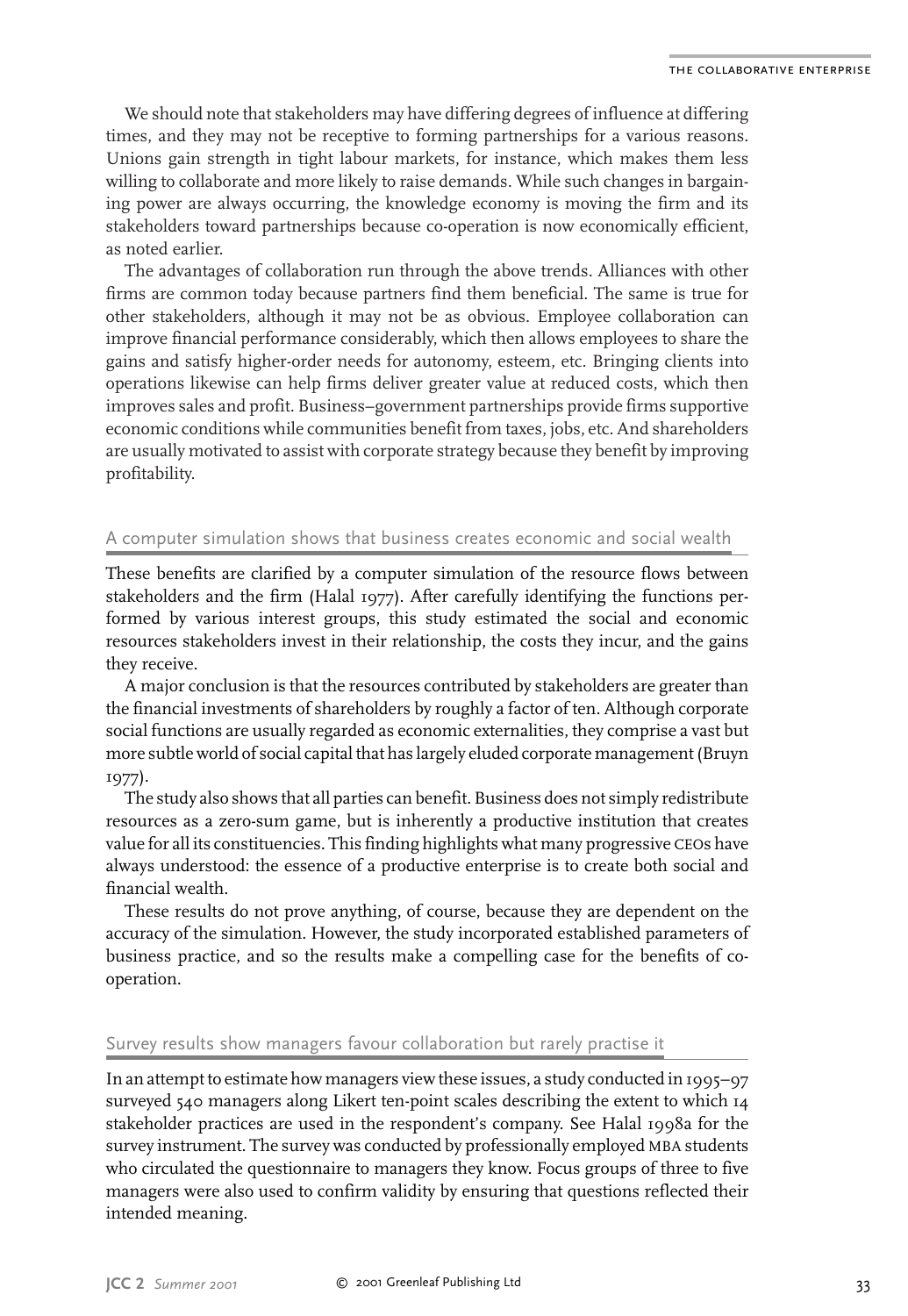For instance, some academic colleagues challenged the wording of a few questions, such as the statement, 'The company's primary goal is to serve the interests of important stakeholders, including making money for investors.' Their fear was that this statement was too easy to answer positively, and that the real test was to eliminate the qualification 'including making money for investors'. But the focus groups make it clear that this accurately represented stakeholder collaboration because it included both social and financial goals.

In addition to confirming validity, the focus groups were also used to probe for more in-depth understanding which is reported later in the form of representative comments. Reliability was examined using test–retest comparisons with the focus groups, and correlated at  $R = 0.86$ . The sample was predominantly from English-speaking countries and spanned large and small corporations in all industrial groups. Managers from all functional areas were included, with general management making up half of the responses (Table 1). Although this was a sample of convenience rather than random selection, no bias was observed among the students nor the respondents, and the resulting sample does not favour particular characteristics. For these reasons, the data

|                       |                                                                                                                                                                         | %                                                 |
|-----------------------|-------------------------------------------------------------------------------------------------------------------------------------------------------------------------|---------------------------------------------------|
| Geographic<br>region  | US, Canada, UK and Australia<br>Asia and Pacific<br>China<br>Europe<br>Mexico and Latin America<br>Middle East                                                          | 94.9<br>8.0<br>0.2<br>2.0<br>1.8<br>0.2           |
| Industry              | Energy<br>Materials<br>Capital equipment<br>Consumer goods<br><b>Services</b><br>Finance<br>Other                                                                       | 1.9<br>4.1<br>15.4<br>10.5<br>42.7<br>22.4<br>2.8 |
| Annual<br>revenue     | Small (below US\$10 million)<br>Medium (US\$10 million<br>$-\$1$ billion)<br>Large (above US\$1 billion)                                                                | 28.1<br>44.9<br>27.0                              |
| Total<br>employees    | Small (below 100)<br>Medium (100-10,000)<br>Large (above 10,000)                                                                                                        | 26.9<br>51.8<br>21.3                              |
| Manager's<br>position | Finance and accounting<br>Marketing, sales, product<br>development<br>R&D, engineering, IT<br>Manufacturing, logistics, QC<br>HR, OD<br>Legal, PR<br>General management | 9.8<br>18.5<br>12.4<br>0.4<br>5.0<br>3.1<br>50.9  |

#### **Table 1** SAMPLE CHARACTERISTICS (n = 540)

R&D = research and development; IT = information technology; QC = quality control; HR = human resources;  $OD = operation$  development;  $PR = public$  relations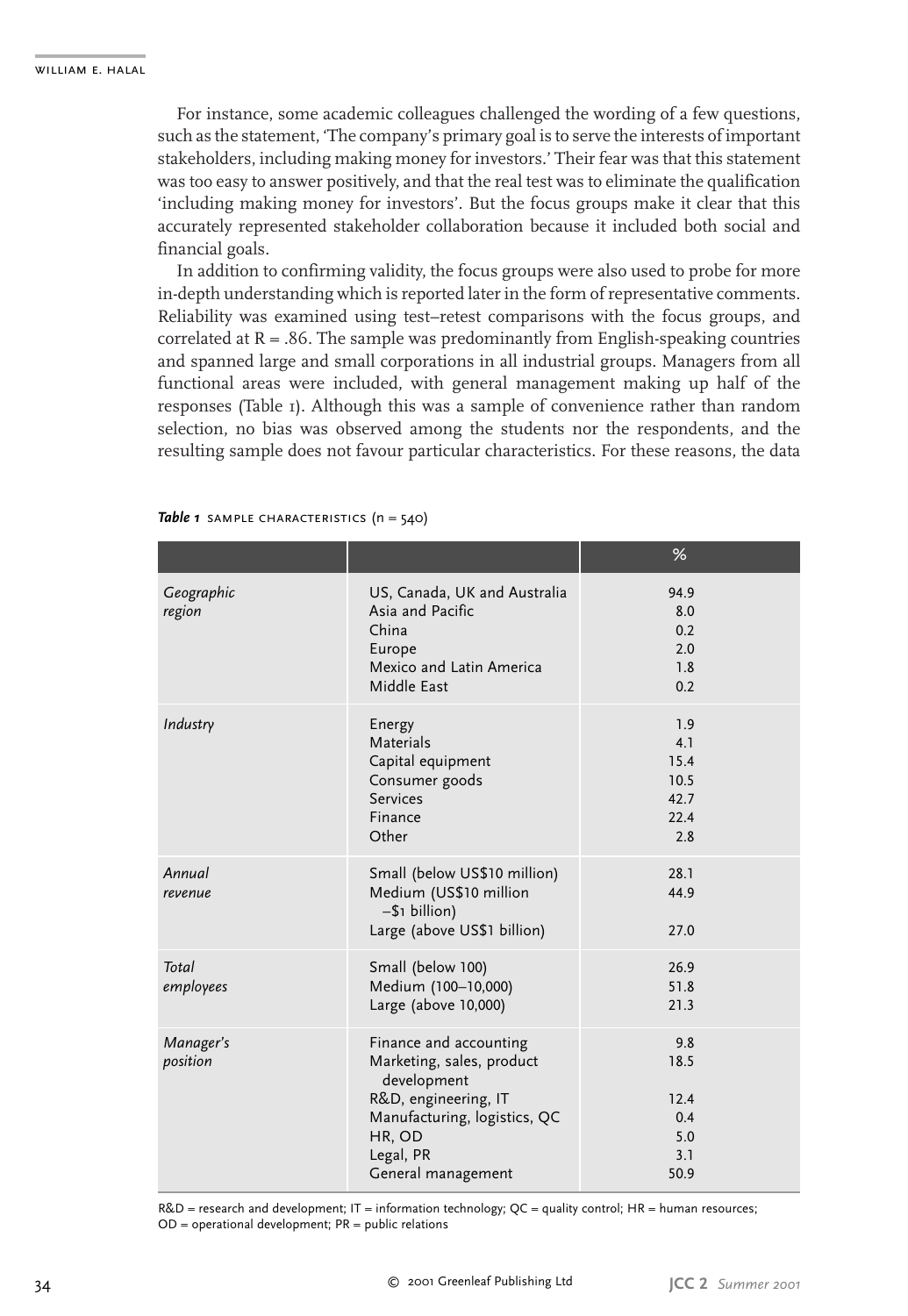appears to represent mainstream thought in the late 1990s. The representative nature of the sample is also supported by the fact that the cross-tabulations reveal only minor effects of sample characteristics, as we will see later.

It should also be noted that the conclusions drawn from the study are not based on precise findings but only their broad significance. That is, we were mainly interested in knowing whether the proportion of managers favouring various practices was a minority, a majority, etc., rather than the precise level of practice. We also recognise that many managers may have inflated or deflated judgements about the practices of their firms, so the results should be interpreted more as *attitudes* toward stakeholder relations rather than true measures of corporate practice. Further, one of our key interests is the relative response between questions, which is less sensitive to error.

Means were calculated for each of the 14 practices, and data distributions along the ten-point scales were collapsed into three categories convenient for presenting results: 'not practised'  $(o-3)$ , 'partially practised'  $(a-6)$ , and 'fully practised'  $(7-a)$ . Responses were also examined for significance against the sample characteristics using chi-square tests.

The data for stakeholder practices in general is presented in Table 2 and shows rather striking results: 86% of the sample claim that their company 'strives to co-operate with important stakeholders', and 85% claim 'the company's primary goal is to serve the interests of important stakeholders, including making money for investors'. However, only 54% say they use a formal system to evaluate how well stakeholders are served, and

| <b>Stakeholder</b><br><i>practice</i>                                                                                                                                                                         | <b>Not</b><br><i><b>practised</b></i><br>$(O-3)$ | Partially<br>practised<br>$(4-6)$ | <b>Fully</b><br>practised<br>$\sqrt{7-10}$ | Mean<br>$(0 - 10)$ |
|---------------------------------------------------------------------------------------------------------------------------------------------------------------------------------------------------------------|--------------------------------------------------|-----------------------------------|--------------------------------------------|--------------------|
| Stakeholder co-operation. The company<br>strives to collaborate with important<br>stakeholders (e.g. employees,<br>customers, suppliers, distributors,<br>the local community, and possibly<br>other groups). | 5                                                | 8.6                               | 86.2                                       | 8.1                |
| <b>Stakeholder interests.</b> The company's<br>primary goal is to serve the interests<br>of important stakeholders, including<br>making money for investors.                                                  | 6.4                                              | 8.6                               | 85.2                                       | 8.2                |
| Stakeholder performance. In addition<br>to profit, performance is evaluated by<br>a system that assesses how well<br>stakeholders are served.                                                                 | 26.7                                             | 19.7                              | 53.6                                       | 5.9                |
| Stakeholder representation. The board<br>of directors includes employees and<br>other important stakeholders.                                                                                                 | 38.0                                             | 13.9                              | 48.1                                       | 5.3                |
| Participative leadership. The leadership<br>style of management is participative<br>in most respects.                                                                                                         | 13.6                                             | 22.4                              | 64.0                                       | 6.8                |
| Consensus decision-making. Major<br>decisions are discussed among those<br>concerned to reach consensus.                                                                                                      | 8.5                                              | 20.7                              | 71.7                                       | 6.6                |

#### *Table 2* responses to general stakeholder practices (percent)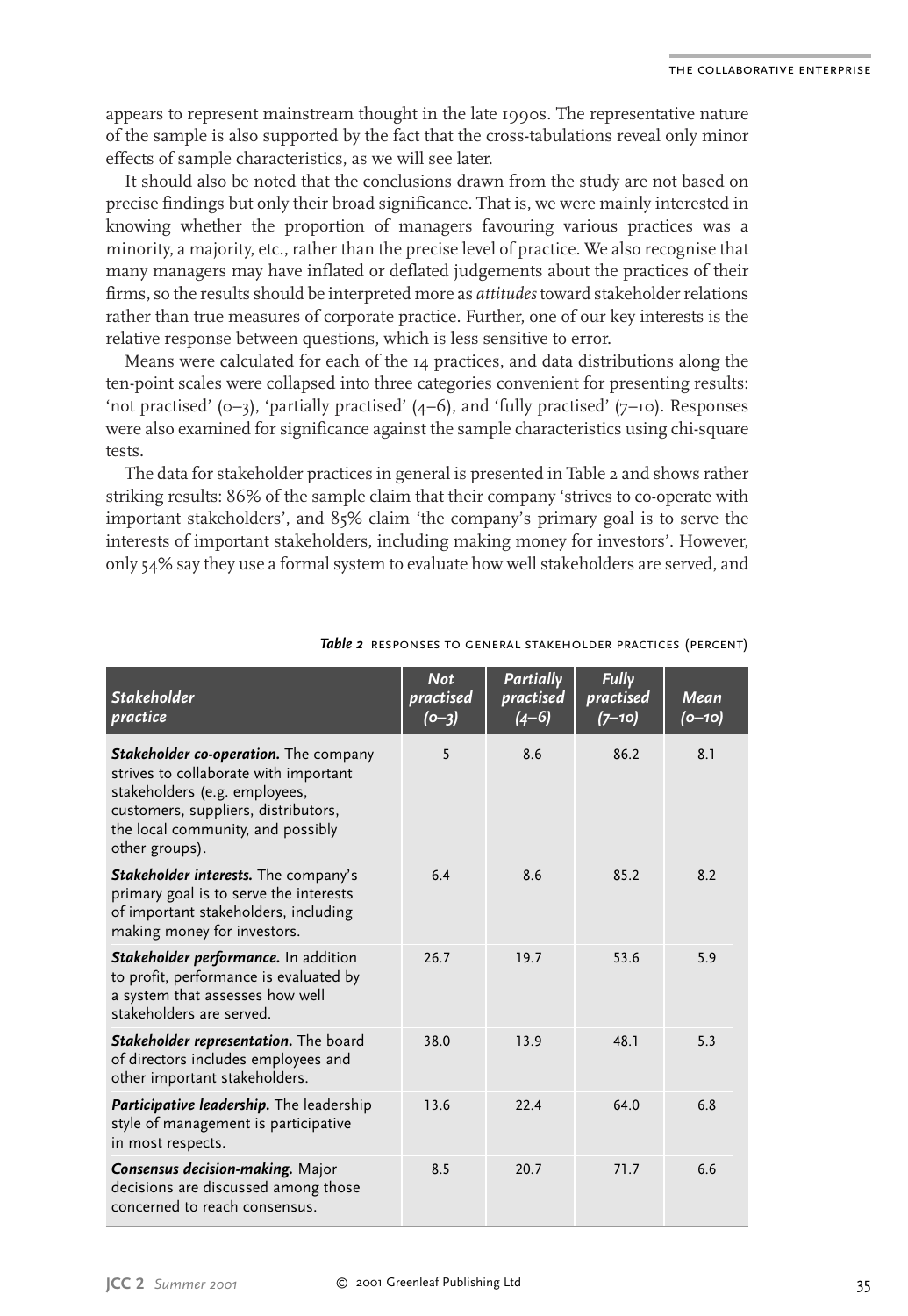only 48% include stakeholders on the corporate board; 64% favour 'participative leadership' and 72% practise 'consensual decision-making'.

More detailed practices for two primary stakeholders are included in Table 3. Employees do not appear to be closely involved. Only 13% of these managers say their companies use self-managed teams, 36% link pay to performance, 45% provide workers' access to all company information, 23% allow 'teleworking' from home, and 45% conduct attitude surveys periodically. Customers were more strongly supported: 69% of managers solicit the views of their clients, 73% provide useful information rather than inflated claims, and 69% conduct client satisfaction surveys.

The survey included questions about general attitudes, reported in Table 4: 83% of the sample think these practices are needed, and 61% attribute their non-use to 'resistance to change'. In asking, 'When are these practices likely to enter the mainstream?', the modal response was '2000–2005'.

Company size was the only sample characteristic significantly associated with these results. Formal practices (evaluating stakeholder performance, representation on boards, involving clients in policy-making, and measuring employee and customer satisfaction) seem to be more common among large corporations. In contrast, informal practices (participative leadership and consensual decision-making) are more common in small companies. The other sample characteristics showed no association with results, indicating that the data is relatively insensitive to these sample differences. This

| <b>Stakeholder</b><br>practice                                                                                                         | <b>Not</b><br>practised<br>$(O-3)$ | Partially<br>practised<br>$(4 - 6)$ | Fully<br>practised<br>$(7 - 10)$ | <b>Mean</b><br>$(0 - 10)$ |
|----------------------------------------------------------------------------------------------------------------------------------------|------------------------------------|-------------------------------------|----------------------------------|---------------------------|
| Employee self-management. Self-<br>managed teams choose their leaders,<br>work methods, co-workers and other<br>aspects of their work. | 64.2                               | 22.3                                | 13.5                             | 2.8                       |
| Employee accountability. Pay is<br>significantly based on performance<br>incentive systems.                                            | 37.5                               | 26.3                                | 36.2                             | 4.9                       |
| <b>Employee information.</b> Employees<br>have access to all reasonable company<br>information.                                        | 31.5                               | 23.9                                | 44.6                             | 5.5                       |
| Employee freedom. Employees can<br>'telework' from home, in the field<br>and other locations.                                          | 55.7                               | 21.0                                | 23.3                             | 3.6                       |
| <b>Employee satisfaction.</b> Employee<br>attitude surveys are conducted<br>periodically.                                              | 38.9                               | 16.3                                | 44.8                             | 5.2                       |
| Client participation. Employees and<br>managers solicit customers' views<br>about products and services.                               | 12.2                               | 18.9                                | 68.9                             | 7.1                       |
| Client information. Advertisements and<br>literature provide useful information<br>rather than inflated claims.                        | 12.1                               | 15.2                                | 72.5                             | 7.3                       |
| Client satisfaction. Client satisfaction<br>is evaluated by surveys, interviews, etc.                                                  | 15.8                               | 14.9                                | 69.2                             | 7.2                       |

#### *Table 3* responses to specific stakeholder practices (percent)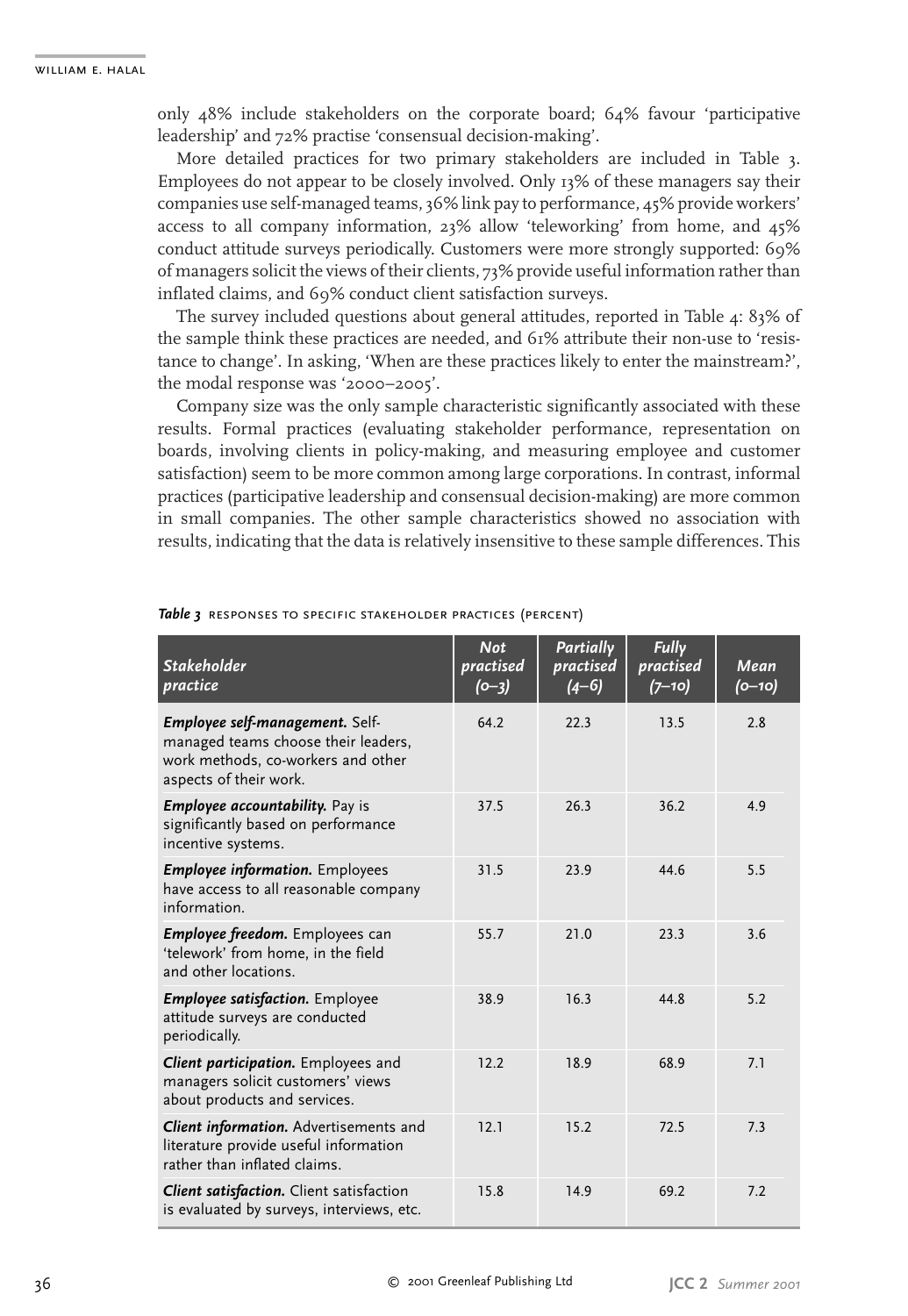| Do you think these practices are needed?                             |                        |                |  |
|----------------------------------------------------------------------|------------------------|----------------|--|
|                                                                      | No                     | $\overline{4}$ |  |
|                                                                      | <b>Yes</b>             | 83             |  |
|                                                                      | Unsure                 | 14             |  |
| Why are some firms not using them?                                   |                        |                |  |
|                                                                      | Resistance to change   | 61             |  |
|                                                                      | Short-term focus       | 19             |  |
|                                                                      | Ideas are unacceptable | 6              |  |
|                                                                      | Unsure                 | 14             |  |
| When are these practices likely to enter the mainstream of business? |                        |                |  |
|                                                                      | Already here           | 11             |  |
|                                                                      | 2000                   | 41             |  |
|                                                                      | 2005                   | 22             |  |
|                                                                      | Later                  | 9              |  |
|                                                                      | Unsure                 | 17             |  |

**Table 4** GENERAL ATTITUDES (PERCENT)

confirms the claim made earlier that broad conclusions can be validly drawn about general attitudes toward stakeholder relations.

To gauge the meaning behind this data, comments from the focus groups were aggregated into common themes. Respondents expressed a division of opinion on the relative importance of profit versus social interests, usually in strong, emotional terms.

A majority asserted the importance of serving all interests:

- 'Our goal is to serve all groups equally.'
- The trick is balancing interests. How else could one operate?'
- 'We do a reasonably good job of reaching out to the various constituency groups inside and outside the corporation.'
- Ve are constantly told about the need to co-operate and serve our stakeholders.'

But some believe in the primacy of clients:

- 'Our primary goal is to make sure the client is satisfied.'
- $\blacktriangleright$  'The underlying reason for our efforts is to provide the best product possible for our customers.'
- 'We work very closely with our clients. We know them and their needs.'

And a few strongly affirm the profit-centred view:

- t 'Profit, profit, profit—for shareholders.'
- $\blacktriangleright$  'The company first develops a product, then establishes a need for it among our clients. It's vice-versa.'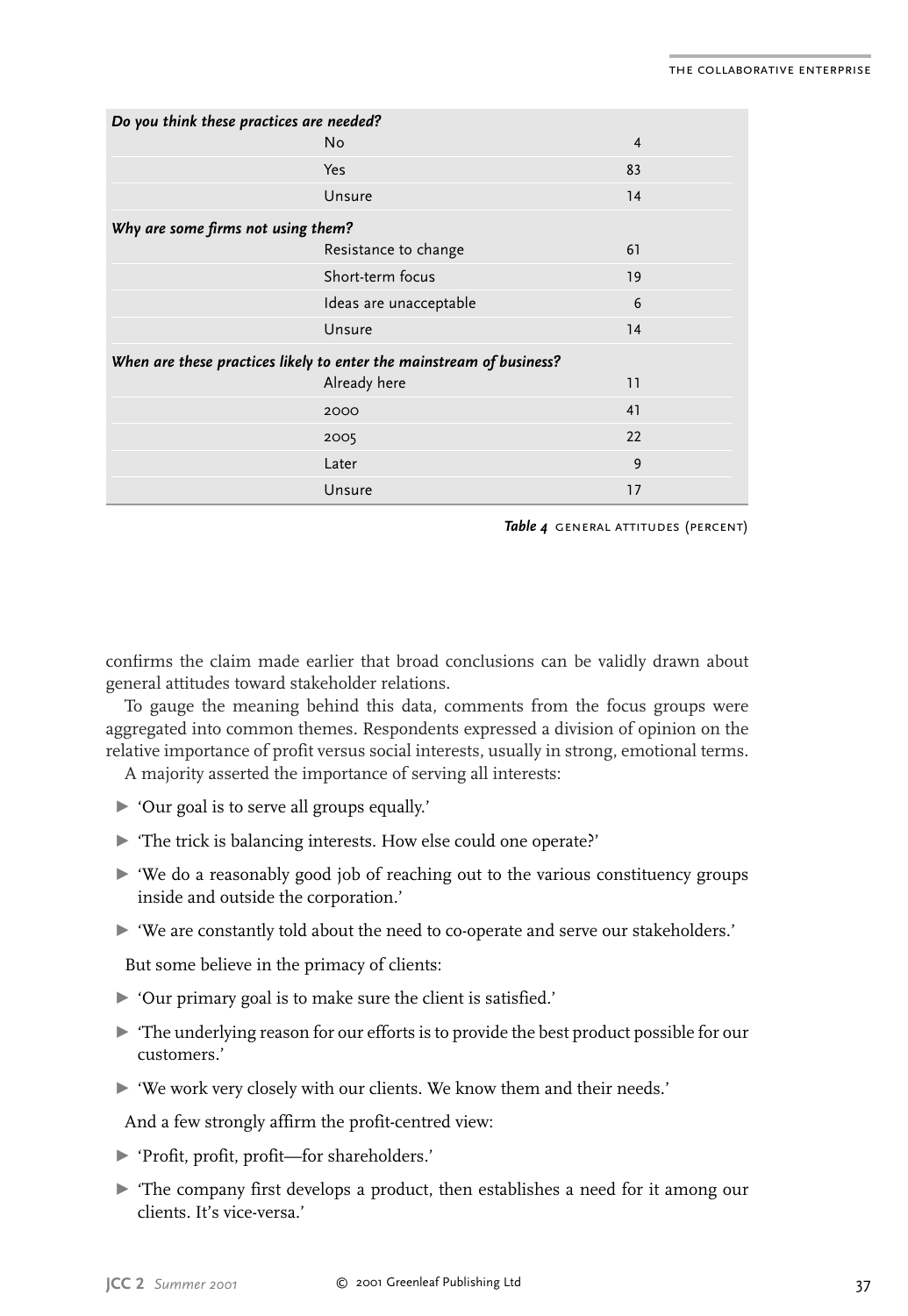# **Analysis and conclusions**

This data suggests that a more sophisticated model of corporate governance may be emerging than is commonly understood.

The most intriguing finding is that stakeholder collaboration combining social and financial goals is generally accepted. This may startle some, but the data is rather clear on this point, even after making allowances for possible inaccuracies in the results. This conclusion is further supported by the finding that such practices are needed and should soon enter the mainstream.

Other prominent sources confirm this view. For instance, a survey of 200 corporate community relations professionals found that 87% of their companies encourage collaboration with local communities (Googins 1999). And *Fortune* magazine's annual rating of 'America's Most Admired Companies' is weighted by how well managers serve their customers, treat their workers and behave toward their communities, in addition to financial measures. It is also worth noting that management pay is increasingly tied to measures of client and employee satisfaction, as well as to financial targets.

But other data in the study points to conflicting views. Social performance is not often measured, stakeholders are rarely represented on the board of directors, and the needs of some groups are frequently slighted. The problem of poor employee involvement is reflected in the results, as well as many notorious events, such as downsizing.

These two faces of the same data suggest that most managers accept the need for collaboration in general terms, but few actually practise it to a serious extent or have made corresponding changes in corporate governance. Stakeholder collaboration seems to be characterised more by good intentions than actual practice. The study does not offer reasons for this gap, but possible causes include the confusion noted earlier over the compatibility of profit versus social responsibility, the vague sense that stakeholder involvement is doing good rather than a competitive advantage, and the tenacious ideological belief that the true mission of business in a capitalist economy is simply to make money.

In an attempt to clarify this murky situation, the following model of stakeholder collaboration is proposed. It consists of three principles derived form the theoretical analysis described earlier, understanding gained from the evidence reported here, and general knowledge in the literature. I make no claims that this model is valid, but simply offer it as a testable hypothesis. It can be thought of as an 'ideal' model in the Weberian sense.

## A model of the collaborative enterprise

## *Principle 1: Sharing information increases the level of trust and understanding.*

The first step in building a collaborative enterprise involves pooling the knowledge held by all stakeholders. Because knowledge is now the strategic asset in modern economies, this step in itself increases the supply of this critical resource, which then leads to a clearer understanding of tensions and problems in stakeholder relations, raises the general level of trust, and initiates the search for creative solutions, as described in the following two principles.

This does not mean that sharing knowledge will automatically produce benefits. For instance, revelations of inequitable treatment may prove explosive, leading to an escalation of conflict if not handled successfully. But the sharing of information is an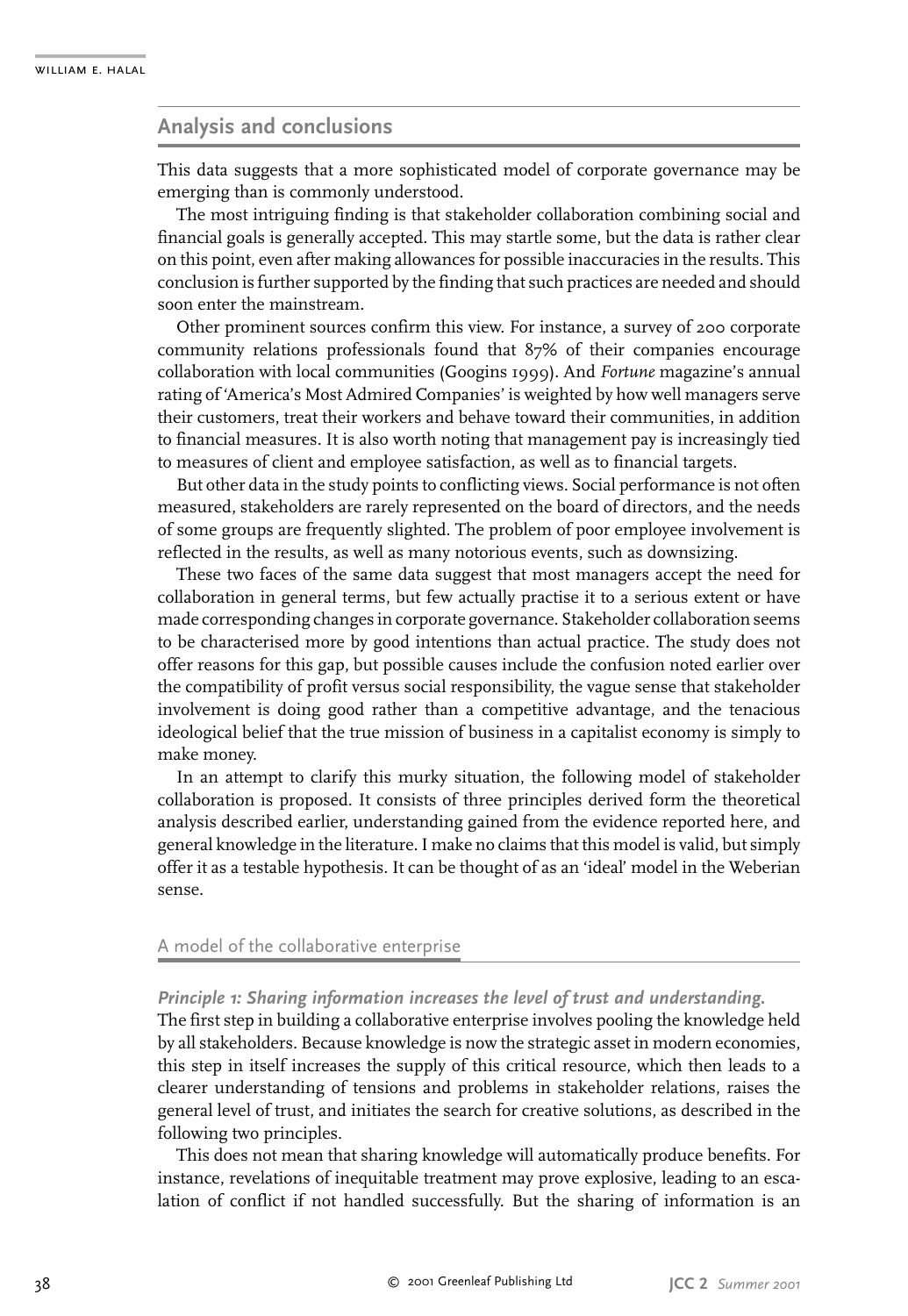essential first step toward constructing sound relationships based on fact rather than misinformation and ignorance. If the realignment of roles indicated by this information can be achieved, as suggested in Principle 2, the way is open to constructive partnerships.

# *Principle 2: Political coalitions solidify common support.*

Political bargaining uses this information to reach agreements defining the role of stakeholders *vis-à-vis* the corporation. Following the features that have been found to characterise productive communities (Etzioni 1995), this implies that stakeholders should be considered integral parts of the extended 'corporate community'. They must be committed to the common success of the enterprise, and a working contract should define their rights and responsibilities. In cases where this is achieved, such as the Saturn Corporation, the problems described earlier involving conflict, fair treatment, etc. are minimised.

Note that corporate community does not imply managers should 'do good' in the philanthropic sense, which is why social responsibility and ethics have had limited effect. Coalition-building implies pragmatic, two-way working relationships. And, because value can be distributed only to the extent it is created, the role of managers is to ensure a match between contributions and rewards. The tendency toward equity discussed earlier, therefore, means that managers should achieve 'balance'—not in the old sense of treating stakeholders equally, but in a more productive way that provides rewards commensurate with contributions.

# *Principle 3: Collaborative problem-solving creates economic and social value.*

If Principles  $I$  and  $2$  can be implemented successfully, the corporation can then move toward realising the benefits of collaboration. Serious problem-solving is only possible when there is common understanding, trust and a well-defined working relationship. In addition, some type of participative dialogue must be used to effectively engage members of the extended corporate community in finding creative solutions to common strategic and tactical problems.

The trends described earlier toward stakeholder partnerships offer many examples in which employees, suppliers, customers and other groups collaborate to produce considerable gains for everyone. An especially telling example was provided when the Bonville Power Company started an extensive dialogue with employees, customers, environmentalists and the local community. Here's how the CEO, Peter Johnson, described it:

We used to view conflict with outsiders as a nuisance. By inviting their participation, our adversaries helped us make better decisions and arrive at creative solutions to intractable problems. Public involvement is a tool that every manager must understand... because conflict is inevitable. The only choice is whether to dodge it or learn how to harness it (Johnson 1993).

This model seems to correspond with the behaviour of progressive corporations, such as Saturn, IKEA, Hewlett-Packard and many others (Halal 1998b). For example, BP engages its employees, local communities, clients, business partners and environmentalists in demanding but rewarding efforts to serve the interests of all these groups. John Browne, the CEO, explained the logic: 'These efforts have nothing to do with charity, and everything to do with our self-interests and those of our stakeholders' (Garten 1998).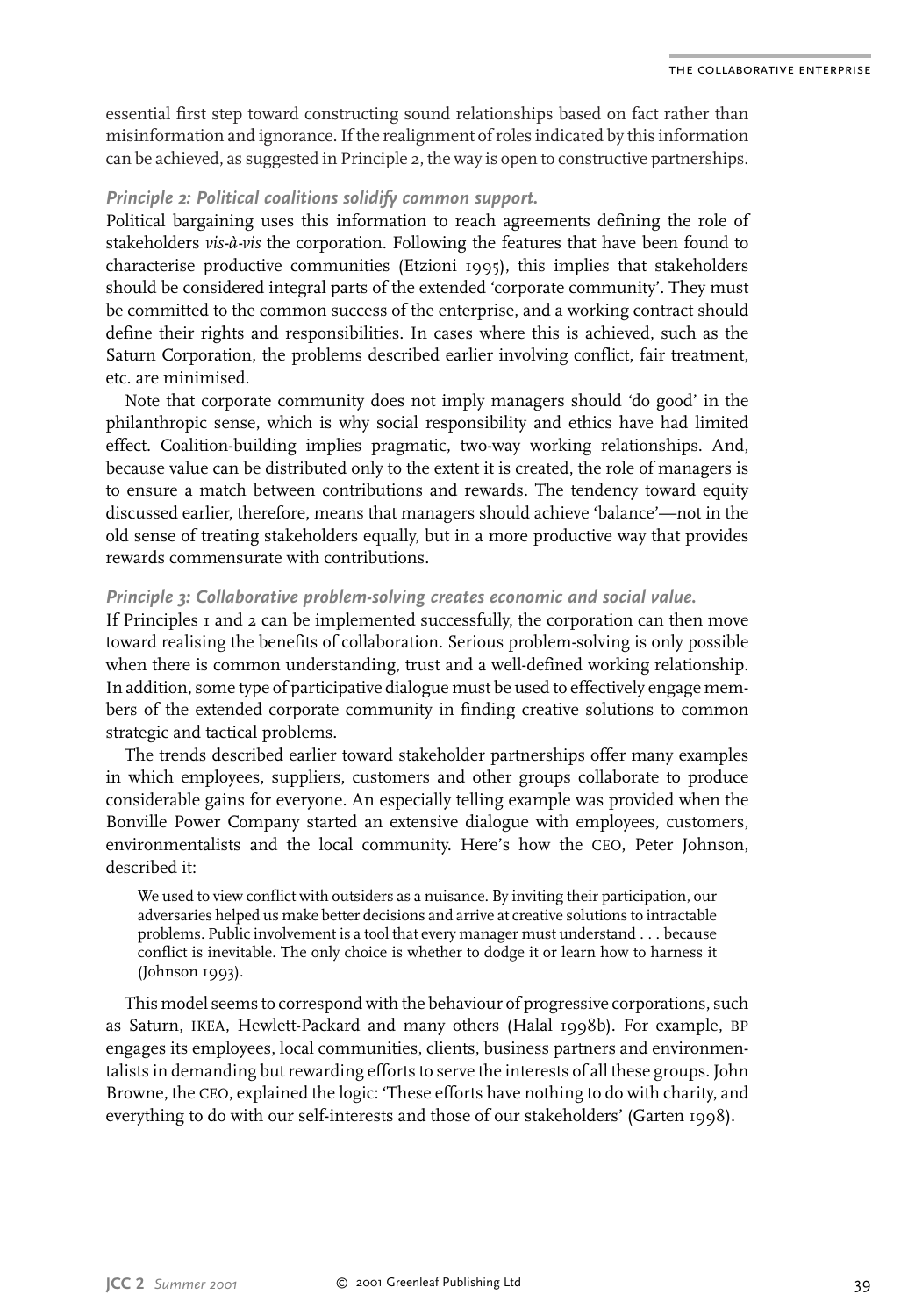# Getting from here to there

Of course, there are limitations to this study and the proposed model of stakeholder collaboration. The lack of a random sample precludes precise estimates of stakeholder practices, and the model has not been tested. It is also true that collaborative problemsolving may offer benefits, but it also exacts costs in time and effort.

However, the study does show a way through the prevailing confusion over profitability versus responsibility. Donaldson and Preston (1995) may be correct that stakeholder rights should be recognised to legitimate corporate management, but this moral claim is not likely to be taken seriously until managers see practical benefits. The prevailing rules of institutional conduct for capitalist economies demand financial success, whether we like it or not, and the hard reality is that corporations are economic institutions that must compete successfully in an increasingly turbulent marketplace. That is why Ben & Jerry's, The Body Shop and other 'moral' firms are often forced to compromise their social posture. Countless such experiences over the past decades make it clear that social responsibility alone appears doomed to a marginal role in corporate governance; it will always be pursued half-heartedly by the corporate mainstream; and it will be easily abandoned during times of crisis. Scholarly attempts to add credibility by adorning the social responsibility perspective with stakeholder concepts are not likely to overcome this fundamental obstacle.

This deeply rooted dilemma seems to explain the prevailing status quo. Most businesspeople are primarily concerned about competition and financial results—while scholars, public activists and law-makers press them to pursue social responsibilities. A tacit compromise seems to have evolved in which minimal compliance with social demands is offered as a philanthropic sop to placate society, but this does not solve the underlying conflict. More importantly, powerful forces are escalating the costs of this stalemate to all parties.

A global economy powered by sophisticated information networks has increased the pace of competition and change, making it imperative that business focus even more keenly on its economic performance. Meanwhile, the creative destruction of global capitalism is also causing an unprecedented wave of social disorder, spurring worldwide demands for responsible corporate behaviour that are not likely to be satisfied with mere palliatives. Thus, the central force driving these developments—the Information Revolution—is today heightening the old tension between corporate profitability and social responsibility. Unless some form of resolution is achieved, the most likely outcome is a serious backlash against free markets, capitalism and the business corporation, as today's protests demonstrate.

Fortunately, the very cause of this crisis also offers the possibility of its resolution. As the various forms of evidence in this study illustrate, the Information Revolution now presents the advantages of collaboration to resolve the profitability–responsibility dilemma. If corporations could develop some democratic form of governance able to unify stakeholders' interests into a productive whole, it may then be possible to transform business into a institution that is formally designed to serve both capital and society (Lodge and Walton 1989). Managers would continue to strive for productivity, innovation, profitability and other competitive goals—but they would do so more effectively by harnessing the knowledge of their stakeholders. Conversely, stakeholders would continue to strive for social benefits—but they would achieve more by forming pragmatic working relationships with management.

I also want to suggest that this model of the collaborative enterprise may offer a working test of corporate citizenship. Like individual citizens, corporate citizenship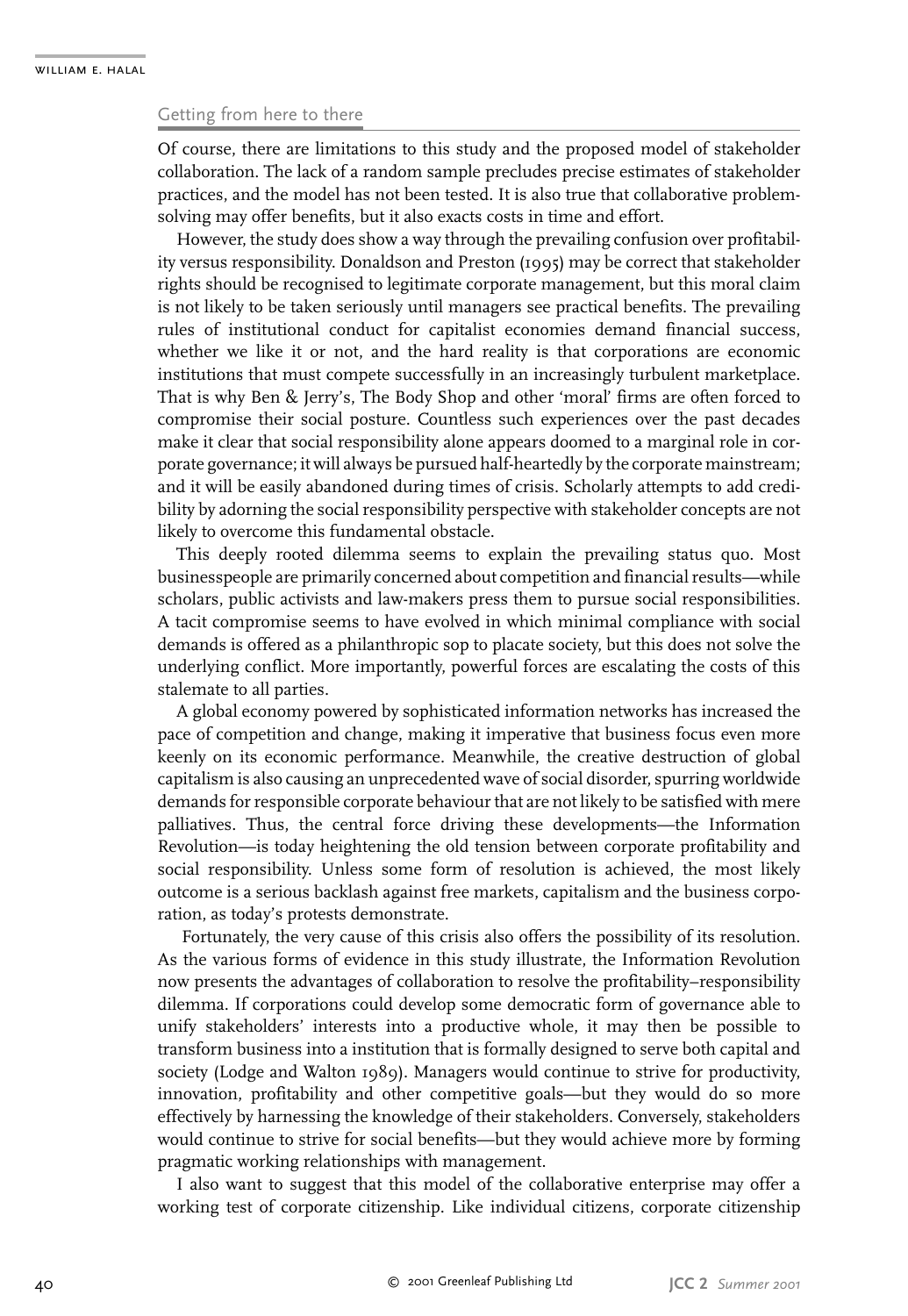cannot simply rest on the self-interest of capital but must be based on a viable social compact that includes both rights and responsibilities. But, as we have just seen, business cannot accept full responsibility for its social impacts using the philanthropic approach that has been proven ineffectual. If the collaborative enterprise model were widely adopted, this pivotal step would comprise a more powerful theory of the firm that links the role of capital to the broader social welfare. The corporation could then claim its legitimate status as a fully productive citizen of society.

This would be a historic achievement, but some obstacles must first be overcome. Clearly, an excessive focus on serving stakeholders would hurt the firm's ability to compete. Can various methods for evaluating stakeholder performance be used to guide the balance between contributions versus rewards? Would plenary meetings of stakeholder representatives be useful in sorting out these competing claims? (See Halal 1998a.)

To make such complex relationships work, a new breed of manager is needed who can inspire stakeholders to share responsibility for the enterprise, consider different points of view, and build bridges between conflicting interests. Can managers be trained in the arts of dialogue and political statesmanship? How will they select responsible stakeholder representatives?

The basic cause of today's continuing conflict between profitability and responsibility is that most managers and scholars do not understand how these two interests can be united. What would be an effective way to resolve this confusion? Is it simply the result of deeply rooted value differences, or are we likely to witness a slow but steady shift toward collaboration as the knowledge economy unfolds?

It will not be easy to reconcile the different interests in business, but this paper suggests that such differences are precisely the forces that fuel the creative process of producing wealth. The diverse functions served by various stakeholders appear to be as essential to the health of corporations as diverse organs are to the health of the human body. It makes little sense to claim that the heart, the brain or the lungs are more or less important because they are all essential components of a biological system. Similarly, it seems clear that shareholders, employees, customers and other stakeholders perform equally essentially functions of the socioeconomic system we call a corporation. If this view proves valid with more study and innovative practice, the formal mission of business may broaden to serve the public welfare represented by all stakeholders, part of which is making money for investors.

# **References**

- Adams, S. (1963) 'Toward an Understanding of Inequity', *Journal of Abnormal and Social Psychology* 65.5: 422-36.
- Aupperle, K.E., A.B. Carroll and J.D. Hatfield (1985) 'An Empirical Examination of the Relationship between Corporate Social Responsibility and Profitability', *Academy of Management Journal* 28.2: 446- 63.
- Barton, S.L., N.C. Hill and S. Sundaram (1989) 'An Empirical Test of Stakeholder Theory Predictions of Capital Structure', *Financial Management* 18.1: 36-44.

Baumhart, R. (1968) *An Honest Profit: What Businessmen Say about Ethics in Business* (New York: Holt, Rinehart & Winston).

Bolman, L.G., and T.E. Deal (1997) *Reframing Organizations* (San Francisco: Jossey-Bass).

Brummer, J.J. (1991) *Corporate Responsibility and Legitimacy* (New York: Greenwood Press).

Bruyn, S. (1977) *The Social Economy* (New York: Wiley).

Campbell, A., and M. Alexander (1997) 'What's wrong with strategy?', *Harvard Business Review*, November/December 1997: 42-51.

Clarkson Centre for Business Ethics (1999) *Principles of Stakeholder Management* (Toronto: Clarkson Centre for Business Ethics, University of Toronto).